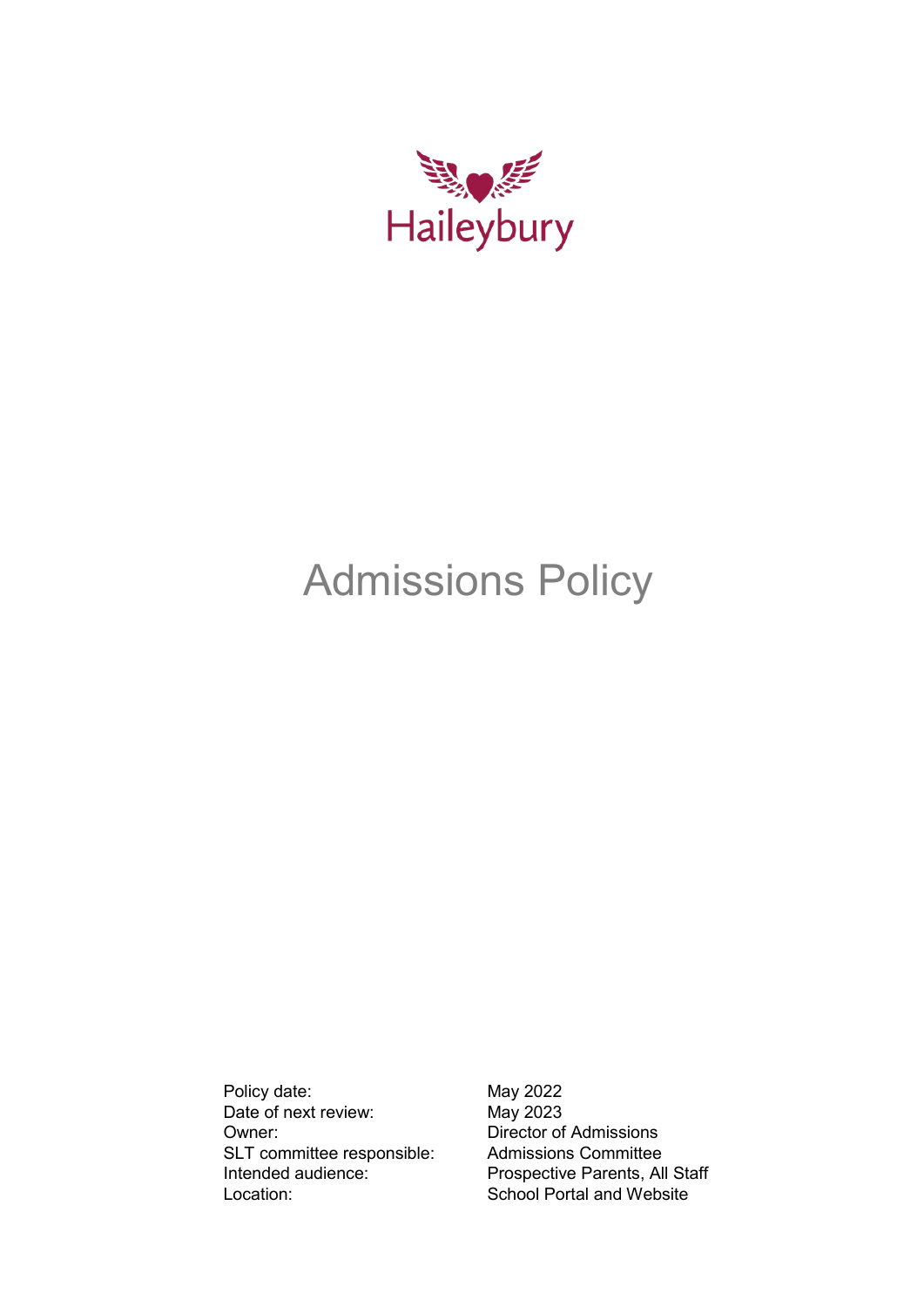## **1. Introduction and Visits**

- 1.1 Haileybury is a co-educational independent school for pupils from ages 11 to 18. The School has approximately 900 pupils, many of whom are boarders. Deciding on the right school for your child is very important, and we believe that a personal visit is invaluable.
- 1.2 We usually hold a number of open events which give a general introduction to the School. Details are published on our website. We are also very happy to welcome prospective parents and their children at other times. Please contact the School's Admissions Department on 01992 706353 or email [admissions@haileybury.com](mailto:admissions@haileybury.com) to arrange a visit.
- 1.3 If it is not possible to hold open events or arrange school visits because of circumstances beyond the School's control, the School will publish on its website the alternative arrangements in place.
- 1.4 In this policy, "parents" includes parents and guardians.

## **2. Entry**

- 2.1 Haileybury is an academically selective school. Selection is based on academic merit which is assessed through entry examinations, an interview at the School, references and other relevant information from the candidate's feeder school. Our selection process is designed to identify pupils who are able to benefit from our balanced and well-rounded education and to make a positive contribution towards the life of the School.
- 2.2 There are three main points of entry to the School: Lower School 1 (Year 7), Removes (Year 9) and the Lower Sixth (Year 12). In addition to this we admit pupils into Lower School 2 (Year 8) and Middles (Year 10). Pupils can be admitted into Fifths (Year 11) to study the pre-IB course.

# **3. Boarding and Day Provision**

- 3.1 In the Lower School (Years 7 8) both weekly boarders and day pupils are admitted. Day pupils have the option to try 'flexi boarding' (subject to availability) in Lower School. Flexi boarding means that pupils board regularly for one or more specified nights per week on a termly basis. At the end of the academic year, Lower School 2 pupils are allocated to a Main School House by the Deputy Master in consultation with the Director of Admissions or Admissions Department and the Housemaster of Russell Dore.
- 3.2 In the Main School (Years 9 13), the majority of pupils board and the School is committed to the boarding ethos. Day pupils are admitted on the basis that they are expected to participate in the full life of the School and to understand that they have chosen to attend what is primarily a boarding school. We admit day pupils into Removes although this number can vary depending upon the level of applications.
- 3.3 There are twelve Houses in the Main School from Removes (Year 9) upwards: six Houses for boys and six for girls. The School allocates pupils to Houses according to availability and in order to have balanced year groups within each House. Association with a House, such as family and sibling connections are taken into consideration. Following admission, pupils can only change House in very exceptional circumstances and at the discretion of the Master.

## **4. Registration**

4.1 The School's Registration Form is available on the School's website [here](https://www.haileybury.com/admissions/registration-form/) or a copy can be requested from the Admissions Department via the contact details above.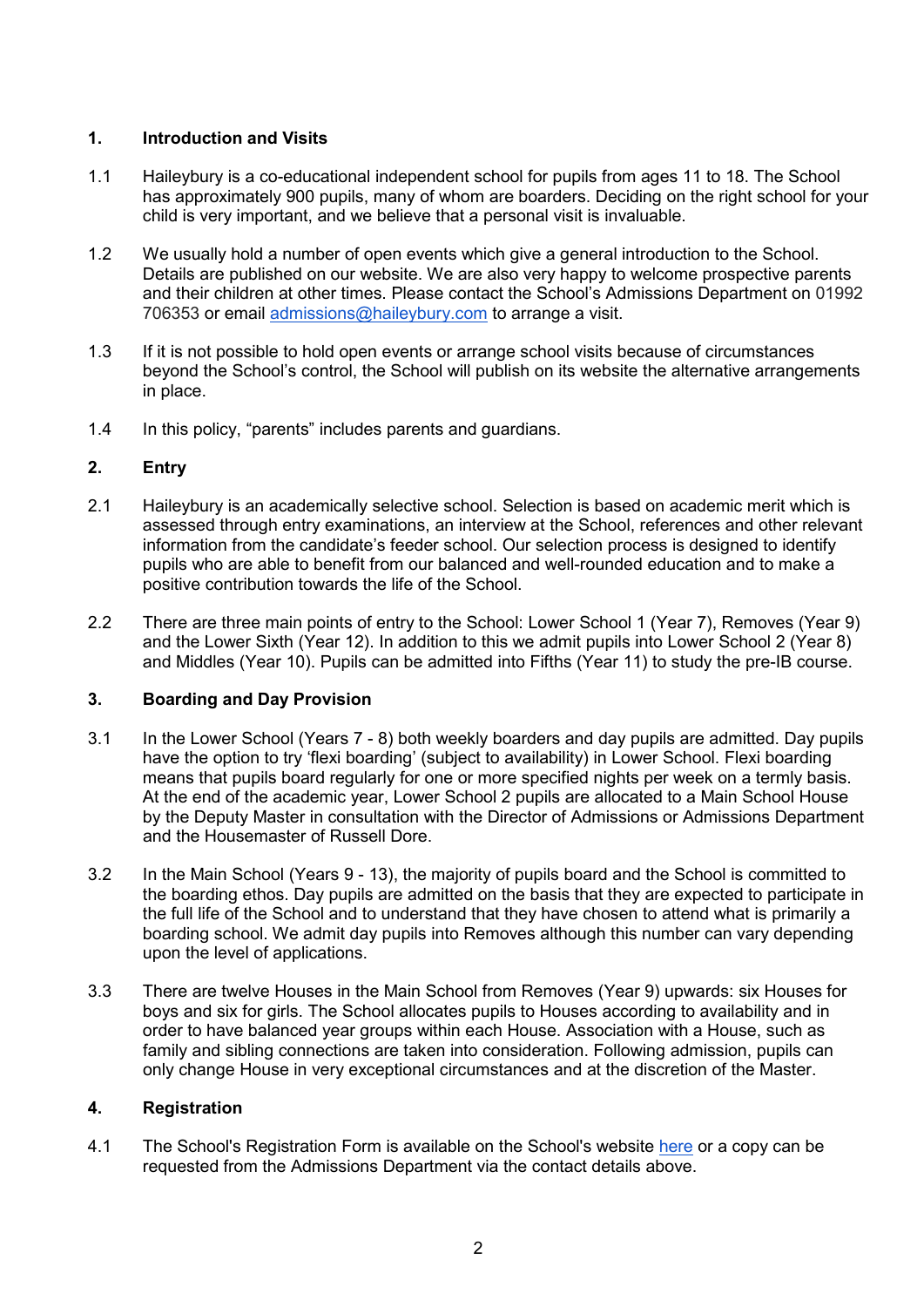4.2 Parents may register their child at any age and are requested to send a copy of the child's passport and a copy of their current school report if the child is two years or less away from entry. Applicants are required to pay a non-refundable registration fee of £100. Haileybury will continue to take applications for any given year group, for as long as places are available. The registration of a child as a prospective pupil does not secure a place at Haileybury but ensures a child will be considered for selection as a pupil to the School.

## **5. Assessment**

- 5.1 The aim of the process is to identify potential. Haileybury is looking for well-rounded pupils with a genuine interest in education in the broadest sense of the word, with interests that stretch beyond the academic curriculum. There are many extra-curricular activities, all of which are important in developing a well-balanced, confident individual. In assessing applications, a holistic judgement is made, and this policy will be applied fairly and consistently.
- 5.2 All candidates for entry must sit the School's entrance examination, consisting of papers in Mathematics, English and in the case of Sixth Form applicants, a free choice subject paper. No specific preparation for our entrance tests is needed; all candidates start on an equal footing, with identical opportunities to display their academic aptitude. In addition, all candidates must sit an online cognitive abilities test (CAT). All candidates must attend an interview with a member of staff, and interviews are arranged on or near the day of the assessment. The School will also request a report and reference from the Headteacher of the candidate's current school (but in the case of Sixth Form candidates, a school report should be obtained prior to registration - see below).
- 5.3 11+ Entry into Lower School 1 (Year 7)

Around 60 pupils join Haileybury each year in Lower School 1 (Year 7). The entrance examinations take place in November when an applicant is in Year 6.

5.4 13+ Entry into Removes (Year 9)

For entry into Removes (Year 9), we admit around 70 pupils each year to join pupils who have come through our Lower School, to form a year group of around 120 to 130 pupils.

The main entrance examinations for this point of entry (the Main Exams) are held in the January of an applicant's Year 7. For children attending UK prep schools, Haileybury offers an earlier entrance route (the Early Tests), which take place in the February of an applicant's Year 6 for a confirmed place in Year 9. We continue to accept registrations and make offers for as long as places are available.

Entry via the Early Tests is highly competitive as we can only make a small number of offers at that time; however, unsuccessful Early Test applicants can reapply through the Main Exams route 11 months later, when more spaces are available.

Whether applying via the Main Exams or the Early Tests route, the admissions process is identical. It is not possible for an applicant to be considered for both Lower School 1 (Year 7) and Removes (Year 9, Early Tests) simultaneously. Pupils offered a place in Year 7 cannot defer to Year 9.

5.5 Entry into Middles (Year 10)

Entry to Middles is dependent on spaces being available. Entrance examinations take place in February prior to entry. Individual testing during the Autumn Term is available through discussion with the Admissions Department.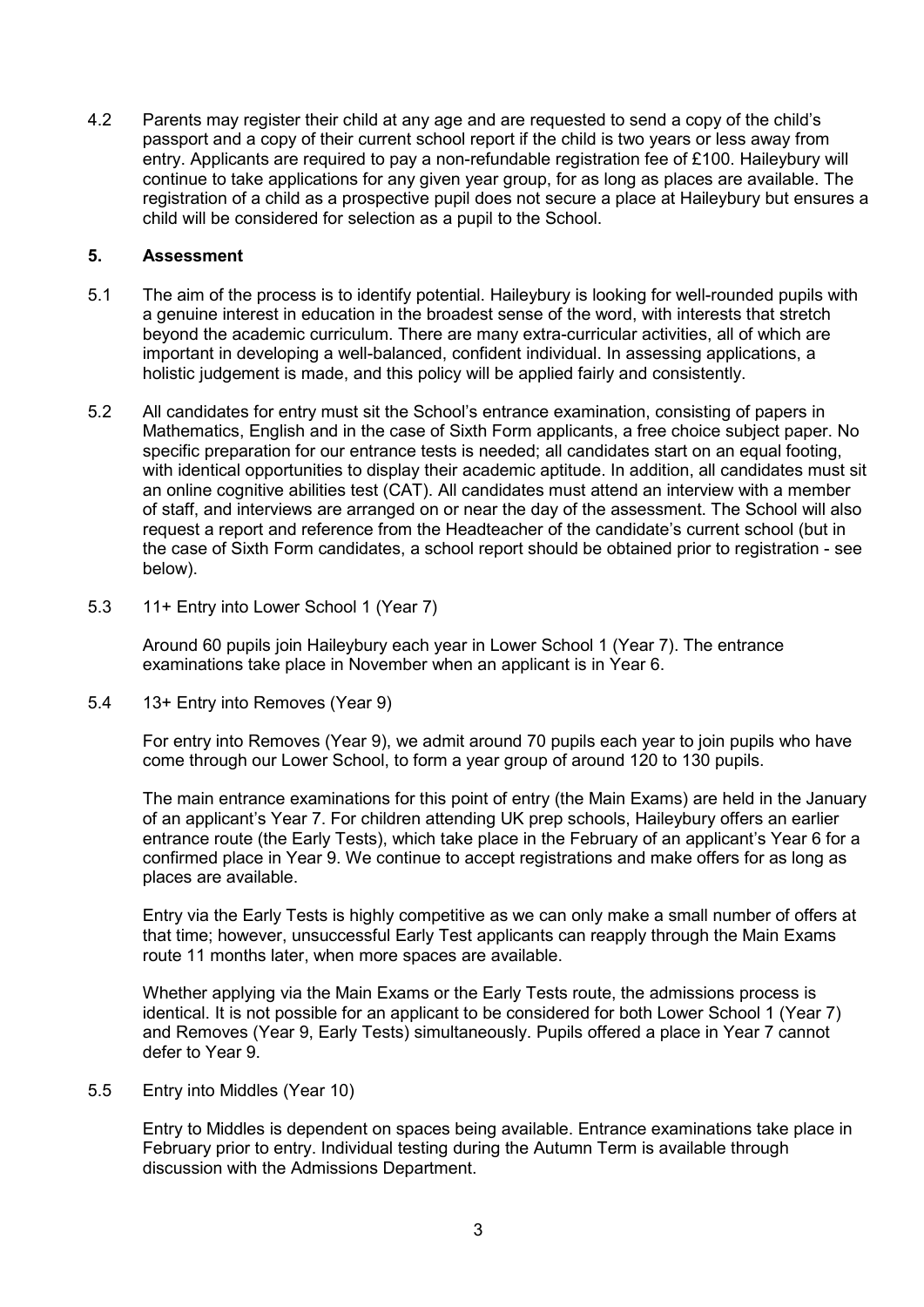5.6 Entry into Fifths (Year 11)

We offer a pre-IB course to around 15-20 international pupils wishing to enter Haileybury in Year 11. The expectation is that these candidates will stay at Haileybury for three years. Candidates wishing to apply for a pre-IB place will sit entrance examinations from November of Year 10.

5.7 16+ Entry into the Lower Sixth (Year 12)

To matriculate from Fifths (Year 11) to the Lower Sixth, pupils must obtain a minimum of six Grade 6s in their (i)GCSE examinations.

Other candidates are welcome to apply for entry to the School's Sixth Form either to study for A levels or the International Baccalaureate Diploma. In the first instance, and prior to registration, candidates are requested to provide a report from their previous school to the Admissions Department.

International candidates for Sixth Form should also sit a UKiset test (to assess their level of functional English) and provide the School with the result.

Subject to a satisfactory report (and UKiset score where appropriate) applicants will then be invited to register for an assessment day at the School in November of the year prior to entry. Following the November assessment day, the School will continue to accept registrations and make offers for as long as places remain available.

Applicants for Sixth Form will sit a Mathematics paper consisting of two sections; the first tests core skills and understanding, and the second is more demanding and contains a greater problem solving element. Applicants will also sit an English language paper. This paper will contain two sections, the first of which will test reading and comprehension skills and the second will be based around a writing task. Applicants also sit a third free choice subject paper the applicant may choose from a selection of subjects and decide which one they wish to be assessed in.

## **6. International Applicants**

- 6.1 Haileybury encourages international boarding pupils; currently approximately 25% of the pupil body is from overseas.
- 6.2 International applicants may be permitted to sit entrance papers at offices of the British Council [\(www.britishcouncil.org/exam\)](http://www.britishcouncil.org/exam) or at the offices of a recognised international agent working with the School. Please note that, other than in exceptional circumstances, we do not permit our tests to be taken at home or administered in either lawyers' offices or the applicant's current school.
- 6.3 All international pupils are required to have an Educational Guardian over the age of 25 years old, resident in the UK who is prepared to be responsible for that pupil should an emergency situation occur and also to provide accommodation and care during Exeat weekends and holidays, as required. Haileybury's policy is that an Educational Guardian must be appointed throughout the duration of an international pupil's studies at Haileybury, including after that pupil reaches 18 years of age. For further information on guardianship please refer to our [Educational](https://www.haileybury.com/content/uploads/2022/03/Educational-Guardian-Policy-March-2022-.pdf)  [Guardian Policy.](https://www.haileybury.com/content/uploads/2022/03/Educational-Guardian-Policy-March-2022-.pdf)

#### **7. Applicants Requiring Visas**

7.1 Haileybury holds a licence from UK Visas and Immigration (a Home Office agency) to sponsor international pupils who wish to study at Haileybury. It is the responsibility of the pupil and/or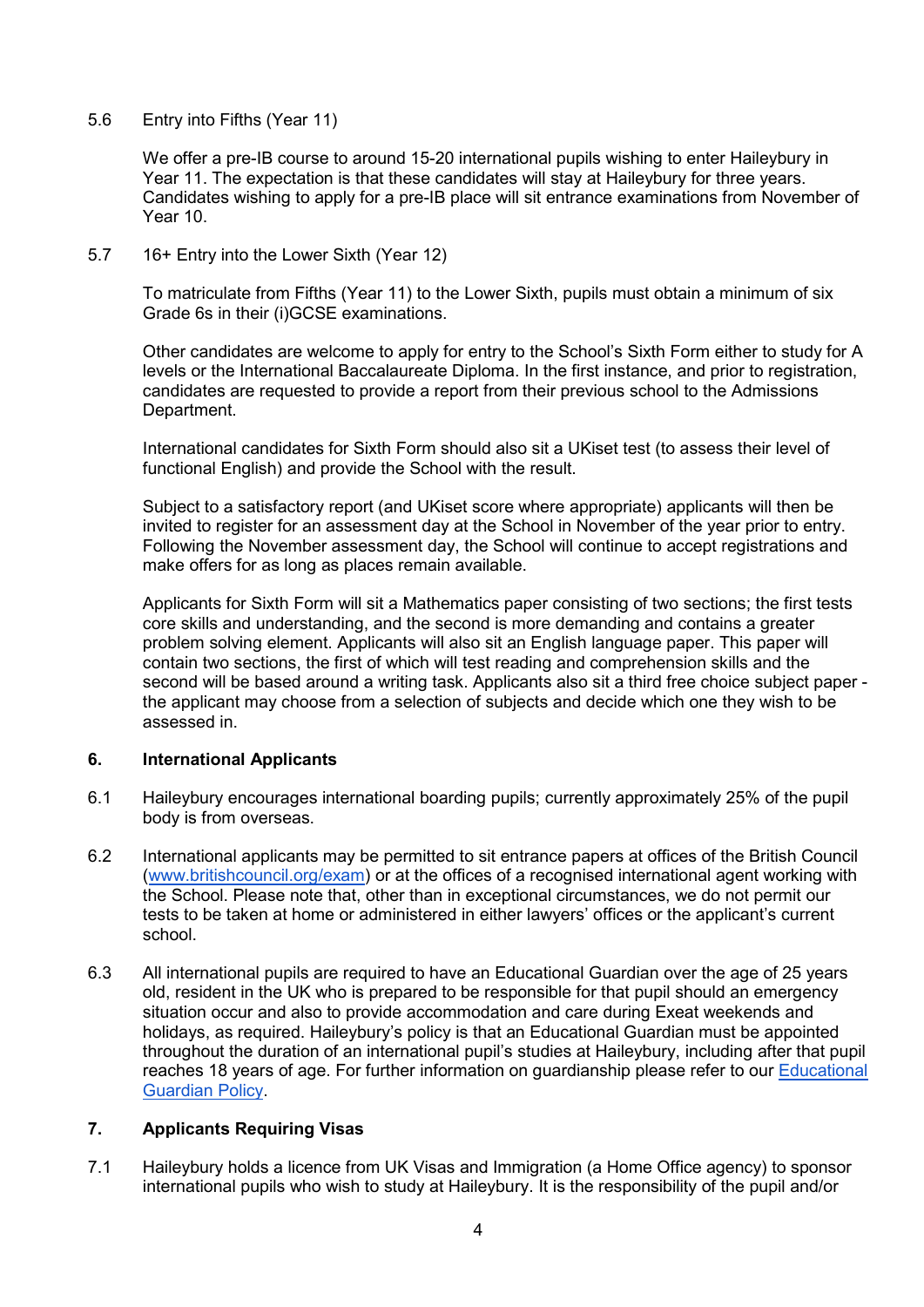parents of a pupil requiring a visa to apply to UK Visas and Immigration for a visa at the appropriate time and with the correct documentation. Parents must inform the School that an application has been submitted and ensure that the School is kept up to date on progress during the visa application process.

7.2 Haileybury will at all times comply with the rules and procedures of UK Visas and Immigration, and its duties and responsibilities as a licensed sponsor.

## **8. Fluency in English**

- 8.1 In order to cope with the academic and social demands of Haileybury, pupils must have a suitable level of fluency in English.
- 8.2 In the event that an applicant's fluency is not of a sufficient standard to gain admission, an applicant may be invited to apply to [Haileybury's International Summer School.](https://www.haileybury.com/internationalsummerschool/) The School may make an offer of a place at Haileybury which is conditional on an applicant attending the Summer School.

#### **9. Scholarships**

- 9.1 Haileybury offers a number of scholarships each year. Scholarships are designed to reward excellence and to celebrate exceptional talent. In recognition of this achievement, scholars are offered a fee remission.
- 9.2 At 11+ entry, the School offers Academic, Music and Sport scholarships. At 13+ and 16+ entry, the School offers Academic, Drama, Music, Sport, Art, and Design Technology Scholarships. Further details of the entry requirements for different scholarships are available from the Admissions Department.
- 9.3 We encourage parents of scholars who anticipate that they will experience difficulty in meeting the balance of the tuition fees to apply (at the same time as registration of their child) for a means-tested bursary as described below. We welcome applications from candidates at 11+, 13+ and 16+ for a range of scholarships. Entries are encouraged from candidates who demonstrate excellence, talent, outstanding achievement and promise.
- 9.4 A Scholarship will normally be held for the duration of a pupil's career at Haileybury, subject to the pupil continuing to meet the standards expected of Scholars. A scholarship may be withdrawn in accordance with the terms upon which such award is made or in accordance with the School's Terms and Conditions.

## **10. Bursaries**

- 10.1 Haileybury's bursary programme is generous and is designed to make it possible for as many as possible of those who meet Haileybury's entry criteria to take up a place here.
- 10.2 The School offers a number of means-tested bursary awards annually to entrants at the usual points of entry. Bursary applications should be submitted prior to entrance examination dates. Requests received for bursarial assistance after this time may be considered but available funding will be more restricted.
- 10.3 Means testing will involve a thorough review of all aspects of parents' financial situation; parents are therefore required to provide detailed financial information. The School retains an external company to conduct such assessments, and assessment usually includes a home visit. The level of support varies according to financial circumstances, but can extend to full fee remission in cases of proven need.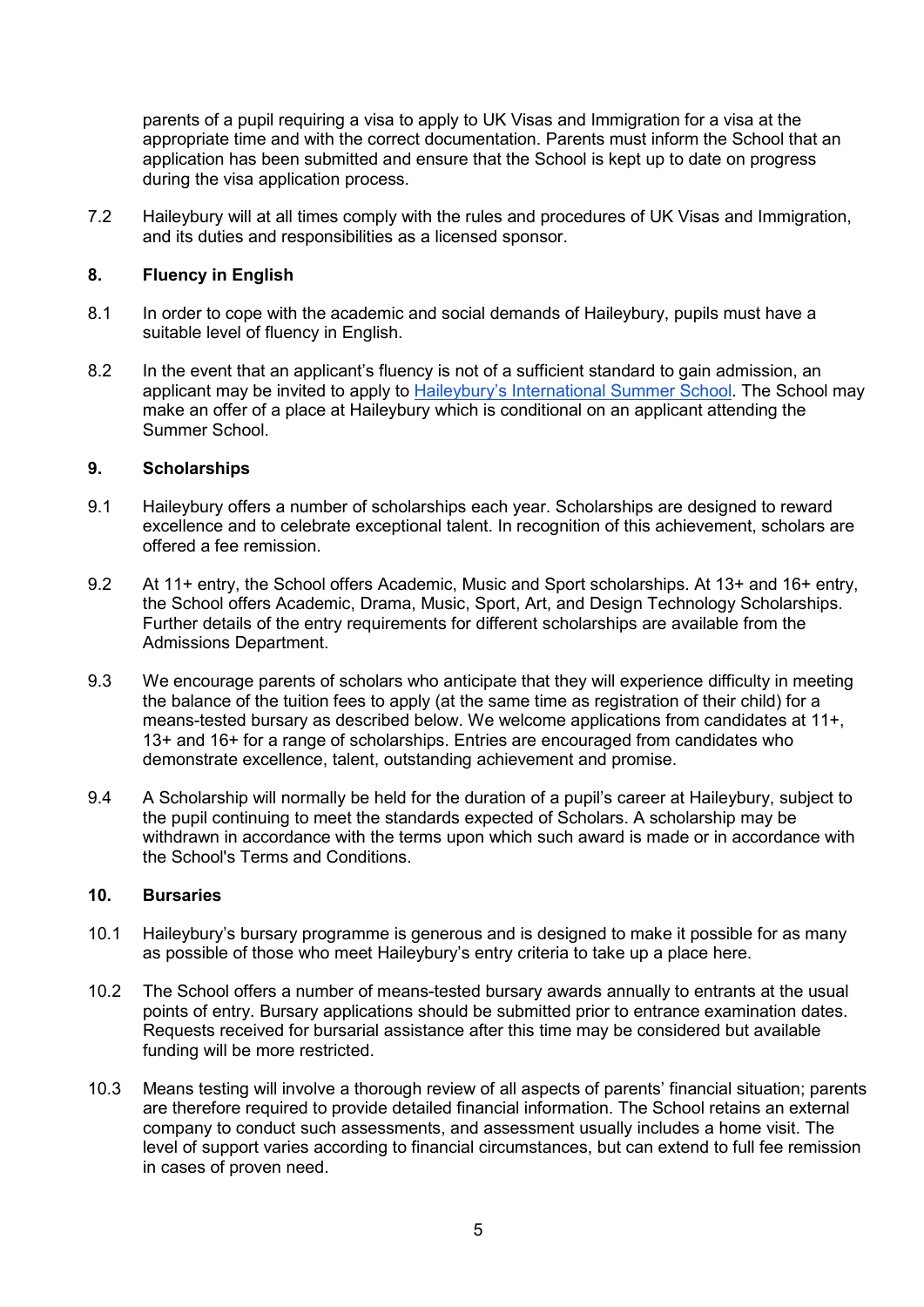- 10.4 Bursaries are always offered for 12 months at a time. Parents are required to provide updated information about their circumstances for every year that their child attends the School. Levels of support may vary with fluctuations in income or wealth.
- 10.5 A bursary may be withdrawn in accordance with the terms upon which such award is made or otherwise in accordance with the School's Terms and Conditions.

## **11. Sibling Policy**

- 11.1 While admission of siblings is not automatic, the School is sympathetic to parents who wish their children to attend the same school. Siblings are, however, subject to the same entry requirements as all other applicants.
- 11.2 Means tested sibling bursaries are available and if awarded they are applied to the lower sibling fee and only during school years when a family has more than one child attending Haileybury.

## **12. Equal Treatment**

- 12.1 Haileybury's aim is to encourage applications from candidates with as diverse a range of backgrounds as possible. This enriches our community and is vital in preparing our pupils for today's world. Bursaries are offered in order to make it possible for as many as possible who meet the School's admission criteria to attend the School. The School's provision for bursaries is described above.
- 12.2 Haileybury is committed to equal treatment for all, regardless of a candidate's sex, race, ethnicity, religion, belief, disability, gender reassignment, sexual orientation or social background.

#### **13. Religious Beliefs**

- 13.1 Haileybury welcomes applications from prospective pupils of all faiths and of no faith.
- 13.2 Although Haileybury has its foundation in Christianity, the School does not select for entry on the basis of religious belief, and it offers the opportunity for those of other religions to practise their own faiths.
- 13.3 Parents should be aware that, as a Christian school, we expect all of our pupils to attend Chapel and assemblies which are an integral part of school life, and there is compulsory Saturday morning school.

## **14. Special Educational Needs**

- 14.1 Haileybury does not unlawfully discriminate in any way. The School welcomes pupils with disabilities and/or special educational needs, provided we can offer any support that is required and cater for any additional needs. We aim to ensure that all our pupils, including those with disabilities and/or special educational needs, are provided with a safe and inclusive environment in which to learn.
- 14.2 Our policy is to apply our admission criteria to all potential pupils. We require parents of children with special educational needs or physical or mental disabilities to discuss their child's needs with the School before they sit the entrance exam so that we can make adequate provision for them. Parents should provide, with the Registration Form, a copy of an educational psychologist's report or a medical report if they have one. This is so that the School can assess their child's needs and consult with parents about any adjustments which can reasonably be made and so that the School can ensure, for example, that their child will be able to access the education offered and that we are able to ensure their health and safety, and the health and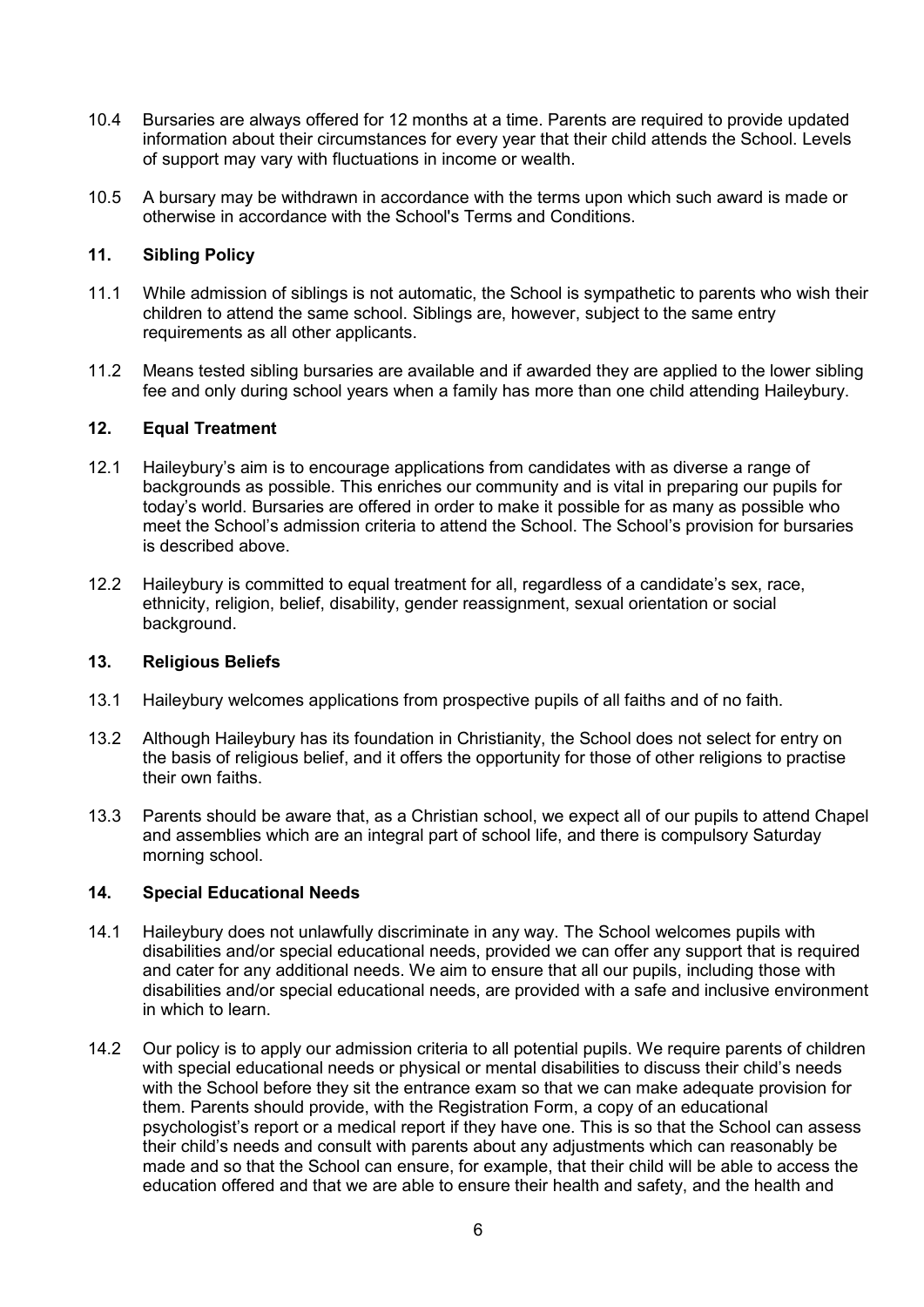safety of others. Parents should also keep the School updated of any changes in a child's needs during the admissions process.

- 14.3 Where a prospective pupil is disabled, the School will discuss with parents (and their child's medical advisers, if appropriate) the adjustments that can reasonably be made for the child if they become a pupil at the School, to ensure that the prospective pupil is not put at a substantial disadvantage compared to a pupil who is not disadvantaged because of a disability.
- 14.4 There may be exceptional circumstances in which we are not able to offer a place for reasons relating to a child's disability. For example, if, despite reasonable adjustments, we feel that a prospective pupil is not going to be able to access the education offered, or that their health and safety or those of other pupils or staff may be put at risk, we may not be able to offer a place at the School.

## **15. School's Terms and Conditions**

15.1 Acceptance of a place at Haileybury is subject to the School's Terms and Conditions. These are made available to parents as part of the admissions process.

## **16. Complaints**

16.1 Please note that the School's Complaints Procedures apply to current parents and pupils only; they do not apply to prospective parents. If you wish to raise a concern regarding admissions, please write to the Director of Admissions in the first instance.

#### **17. Records and Data**

- 17.1 Applicants' details will be held on file in accordance with the School's [Privacy Notice](https://www.haileybury.com/privacy-policy/) and its [Data Retention Policy.](https://www.haileybury.com/content/uploads/2022/05/Data-Retention-Policy-April-2022-.pdf)
- 17.2 The School will not hold the personal data of you or your child for longer than is necessary for a lawful purpose.